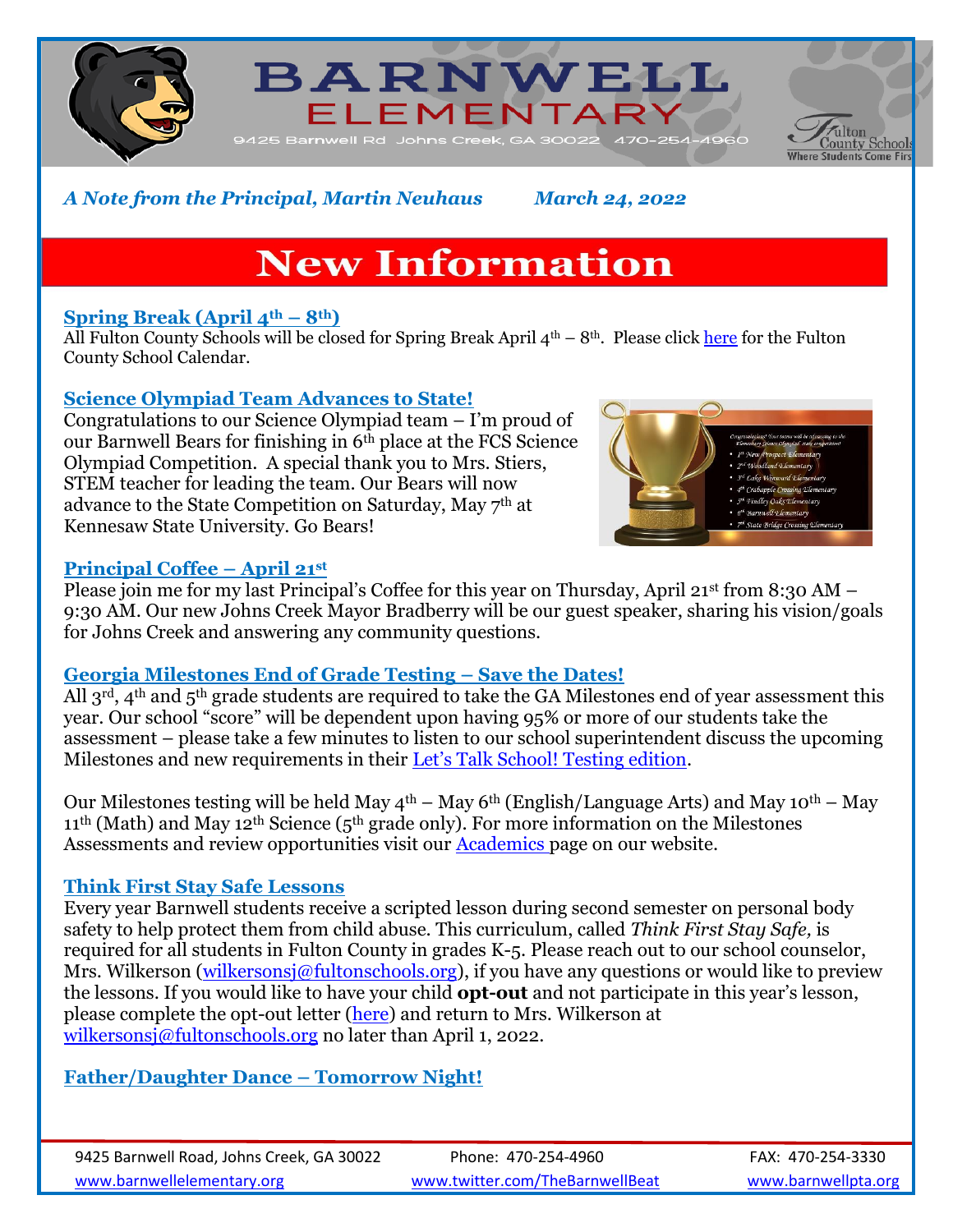Our Father/Daughter Dance is tomorrow night from 6:00 PM – 8:30 PM in the Barnwell Cafeteria. For more information please click [here](https://www.fultonschools.org/cms/lib/GA50000114/Centricity/Domain/6069/Father%20Daughter%20Dance%20Flyer.pdf) and to order tickets, please click [here.](https://barnwellpto.membershiptoolkit.com/2022events)

## **Barnwell International Night – March 31st**

Barnwell PTO is excited to announce the return of International Night! This is a **non-political**  opportunity to learn about and celebrate the many cultures that make Barnwell such a special school. Mark your calendars for Thursday, March 31st from 5:00 PM-7:00 PM. If you're able to volunteer we'd love your help in either showcasing your country and culture or joining a committee to help organize the event.

Please click on the below links to sign up for a booth or to volunteer:

[International Night "Booth Sign-up"](https://www.signupgenius.com/go/5080544aaad28a7fa7-barnwell) [International Night "Volunteer Sign-up"](https://www.signupgenius.com/go/5080544aaad28a7fa7-barnwell1)

## **Barnival T-Shirts**

Barnival t-shirt sales are now live! Flyers were sent home today. Order your t-shirt by April 1st on Membership Toolkit: [https://barnwellpto.membershiptoolkit.com/2022events](https://nam11.safelinks.protection.outlook.com/?url=https%3A%2F%2Fbarnwellpto.membershiptoolkit.com%2F2022events&data=04%7C01%7CAgertonS%40fultonschools.org%7Cb550e4f36d3f424b287d08da07b92704%7C0cdcb19881694b70ba9fda7e3ba700c2%7C1%7C0%7C637830789064478560%7CUnknown%7CTWFpbGZsb3d8eyJWIjoiMC4wLjAwMDAiLCJQIjoiV2luMzIiLCJBTiI6Ik1haWwiLCJXVCI6Mn0%3D%7C3000&sdata=lHCGbtFKGEOEUKiSJISIgKvNjksrhXYeUao5bXjLXhs%3D&reserved=0)

# **Attention all First and Fourth Grade Students**

The Barnwell PTO is looking for new artwork for their 2022-2023 School Agendas

- **What are you drawing (theme)?** Key to the Future (be as creative as you want)
- **Who can submit agenda artwork?** Current 1st and 4th graders.

Please click [here](https://www.fultonschools.org/cms/lib/GA50000114/Centricity/Domain/6069/Planner%20Flyer.pdf) for additional information. **Questions?** If you have any questions, please contact Dani Lawson or Eboney Echols at [danijean@gmail.com;](mailto:danijean@gmail.com) [Eboney.echols@kw.com.](mailto:Eboney.echols@kw.com)

## **Lost and Found**

Is your child missing something? We have LOTS of coats, sweatshirts, and sweaters in our Lost and Found. Please encourage your child to check lost and found for missing items - all items not picked up by next Friday will be donated to charity after spring break.



## **Kindergarten and New Student Registration**

Kindergarten and New Student Registration for the 2022-2023 school year has begun. Parents/Guardians of new students will complete the online registration application [here.](https://www.fultonschools.org/enrollment) If your child is currently enrolled in Pre-K at Barnwell Elementary, you **do not** need to register your child for kindergarten. Please click [here](https://www.fultonschools.org/cms/lib/GA50000114/Centricity/Domain/6069/KK%20Registration%20flyer%20for%202022-23.pdf) for more information.

## **STEM Camp**

Calling all STEM lovers! Join Barnwell Teachers, Mrs. Stiers and Mrs. Mavridoglou this summer for their fifth annual STEM camp. This camp is designed to teach science, engineering, and mathematics to students of all ages in a fun and engaging way. The students learn basic **STEM** skills while making new friends and improving social skills.

To register:, you will need to create or log into your account at [https://newtownrec.com/](https://nam11.safelinks.protection.outlook.com/?url=https%3A%2F%2Fnewtownrec.com%2F&data=04%7C01%7CAgertonS%40fultonschools.org%7Ca7047ff4787e4b92622708da08412a5b%7C0cdcb19881694b70ba9fda7e3ba700c2%7C1%7C0%7C637831373229740127%7CUnknown%7CTWFpbGZsb3d8eyJWIjoiMC4wLjAwMDAiLCJQIjoiV2luMzIiLCJBTiI6Ik1haWwiLCJXVCI6Mn0%3D%7C3000&sdata=%2F3R7klwnyYE1Z0W9Xa8tFAFN%2FVPxXSZqRCSc%2FvaLDeA%3D&reserved=0) Feel Free to pass this information along to neighbors and friends!

## **Open to K-5th Graders:**

9425 Barnwell Road, Johns Creek, GA 30022 Phone: 470-254-4960 FAX: 470-254-3330 [www.barnwellelementary.org](http://www.barnwellelementary.org/) [www.twitter.com/TheBarnwellBeat](http://www.twitter.com/TheBarnwellBeat) [www.barnwellpta.org](http://www.barnwellpta.org/)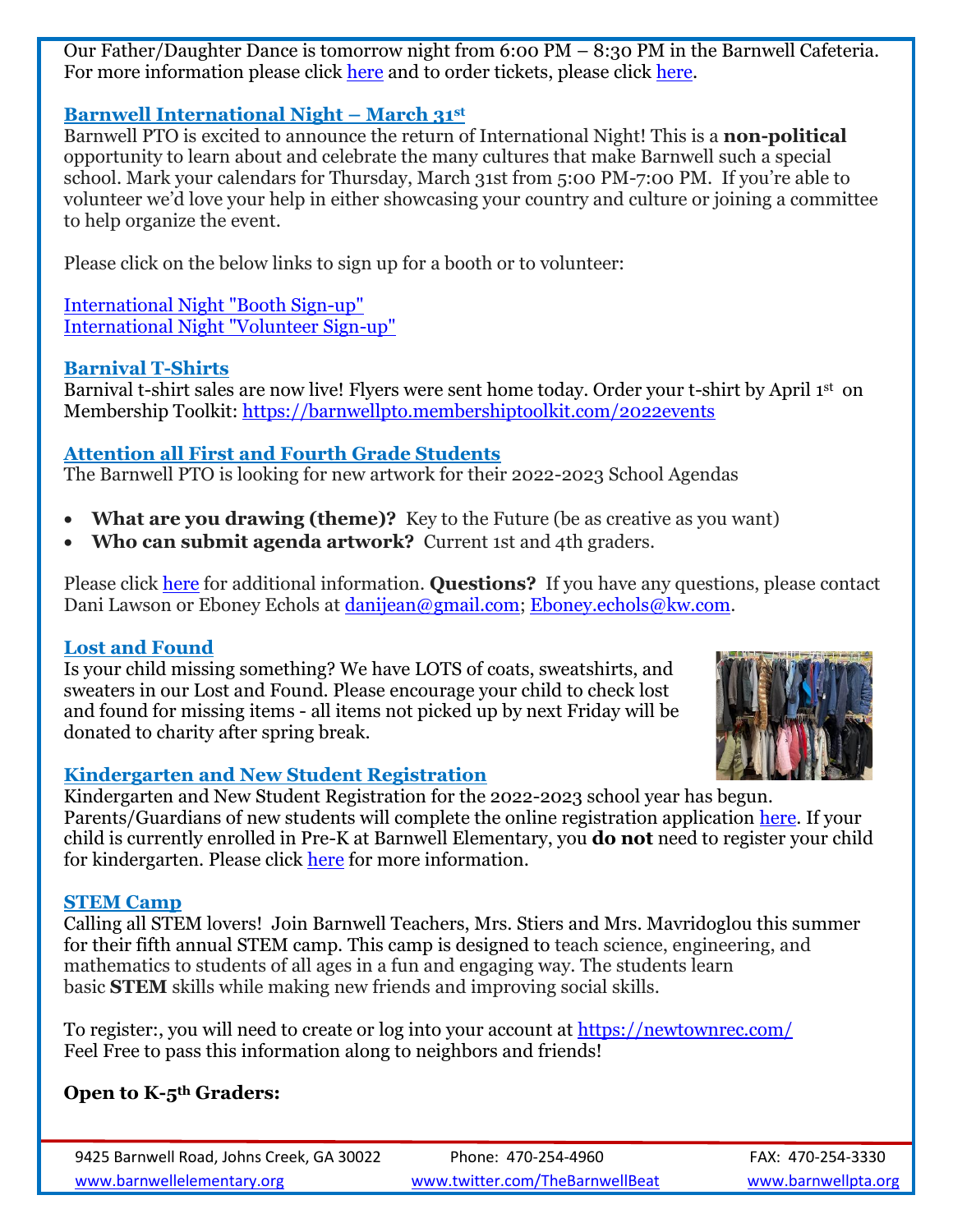- Session 1: June  $20^{th}$  -24<sup>th</sup> from 9:00 AM-2:30 PM
- Session 2: June 27th -July 1st from 9:00 AM-2:30 PM

Contact Alicia Mavridoglou [mavridogloua@fultonschools.org](mailto:mavridogloua@fultonschools.org) or Katie Stiers [stiersk@fultonschools.org](mailto:stiersk@fultonschools.org) with any questions.

#### **Barnwell's Best Award!**

Each week our team recognizes a staff member that exemplifies Barnwell's BEST – someone who leads by example, sharing their positive energy and enthusiasm with our school family. This week's Barnwell's BEST Recipient is **Jessica Nelson, IRR Teacher.**



Congratulations to **Jessica Nelson** for being one of Barnwell's BEST!

# **Recurring School and Community News**

#### **Korean Georgia Milestones Workshop at Dolvin**

Korean Parent Workshop – Georgia Milestones Information on Thursday, April 14th at 10:00 AM at Dolvin. Please click [here](https://www.fultonschools.org/cms/lib/GA50000114/Centricity/Domain/6069/Korean_Milestones%20Workshop_%20April%202022.pdf) for more information.

참석 하시는 학부모님들은 아레 팀즈 링크를 사용하시면 됩니다.

# **School Nutrition to begin accepting Meal Eligibility Applications**

Fulton County's School Nutrition Program is now processing Free and Reduced-Price Meal applications. By completing an application, it may help you to qualify for P-EBT Benefits for next year, however it is unknown at this time if P-EBT benefits will be extended for another year. Thanks to USDA waivers, students will continue to receive school meals at no charge this school year. Visit [www.fulton.schoollunchapp.com](http://www.fulton.schoollunchapp.com/) to begin the online application.

#### **Yearbooks**

Yearbooks are still available in a limited quantity for \$35 and can be purchased online at [www.balfour.com.](https://nam11.safelinks.protection.outlook.com/?url=http%3A%2F%2Fwww.balfour.com%2F&data=04%7C01%7Cagertons%40fultonschools.org%7C71364a0902154f250b0908da06b9c508%7C0cdcb19881694b70ba9fda7e3ba700c2%7C1%7C0%7C637829692197002561%7CUnknown%7CTWFpbGZsb3d8eyJWIjoiMC4wLjAwMDAiLCJQIjoiV2luMzIiLCJBTiI6Ik1haWwiLCJXVCI6Mn0%3D%7C3000&sdata=OkfG329iqTfQHlW%2FHgjNUz2m4zNpU8whL%2FeVmGYxb4Y%3D&reserved=0) They are available until 4/15 or until they sell out, so be sure to get one today!

## **Student Checkout**

As a reminder, a Driver's License ID or Government ID is required for all student checkouts. When checking out a student early, please send in a **[Dismissal Change Form](https://www.fultonschools.org/cms/lib/GA50000114/Centricity/Domain/6071/Dismissal%20Change.pdf)** to your child's teacher.

#### **Jr. Gladiator Cheer**

Calling all rising AMMS rising 6th graders! It's CHEER time! Tryouts April 18th -20th @ JCHS. See flyer [here](https://www.fultonschools.org/cms/lib/GA50000114/Centricity/Domain/6069/Jr%20Gladiator%20Cheer.jpg) for details. NO EXPERIENCE NECESSARY!

## **Girl Scouts Teddy Bear Tea**!

Rising and Current Kindergarten Girls - Please join the Girl Scouts for an afternoon of teddy bear fun while learning ways that your daughter can enjoy the world of Girl Scouts - it's all FREE! Girls will bring their favorite stuffed friend, have tea & snacks, do arts & crafts, play games and so much more! See [flyer](https://nam11.safelinks.protection.outlook.com/?url=https%3A%2F%2Fdrive.google.com%2Ffile%2Fd%2F1hF8_zEWIE3cxNiX1PZAWMHlvYDKItmEN%2Fview%3Fusp%3Dsharing&data=04%7C01%7CAgertonS%40fultonschools.org%7Ce6851a14b1814e112e4c08da06934ffc%7C0cdcb19881694b70ba9fda7e3ba700c2%7C1%7C0%7C637829527022743023%7CUnknown%7CTWFpbGZsb3d8eyJWIjoiMC4wLjAwMDAiLCJQIjoiV2luMzIiLCJBTiI6Ik1haWwiLCJXVCI6Mn0%3D%7C3000&sdata=NdV%2BFLJFSKZpilcal61kKdR27Fmg5hVbV3dXoyTcxgA%3D&reserved=0) for details.

9425 Barnwell Road, Johns Creek, GA 30022 Phone: 470-254-4960 FAX: 470-254-3330 [www.barnwellelementary.org](http://www.barnwellelementary.org/) [www.twitter.com/TheBarnwellBeat](http://www.twitter.com/TheBarnwellBeat) [www.barnwellpta.org](http://www.barnwellpta.org/)